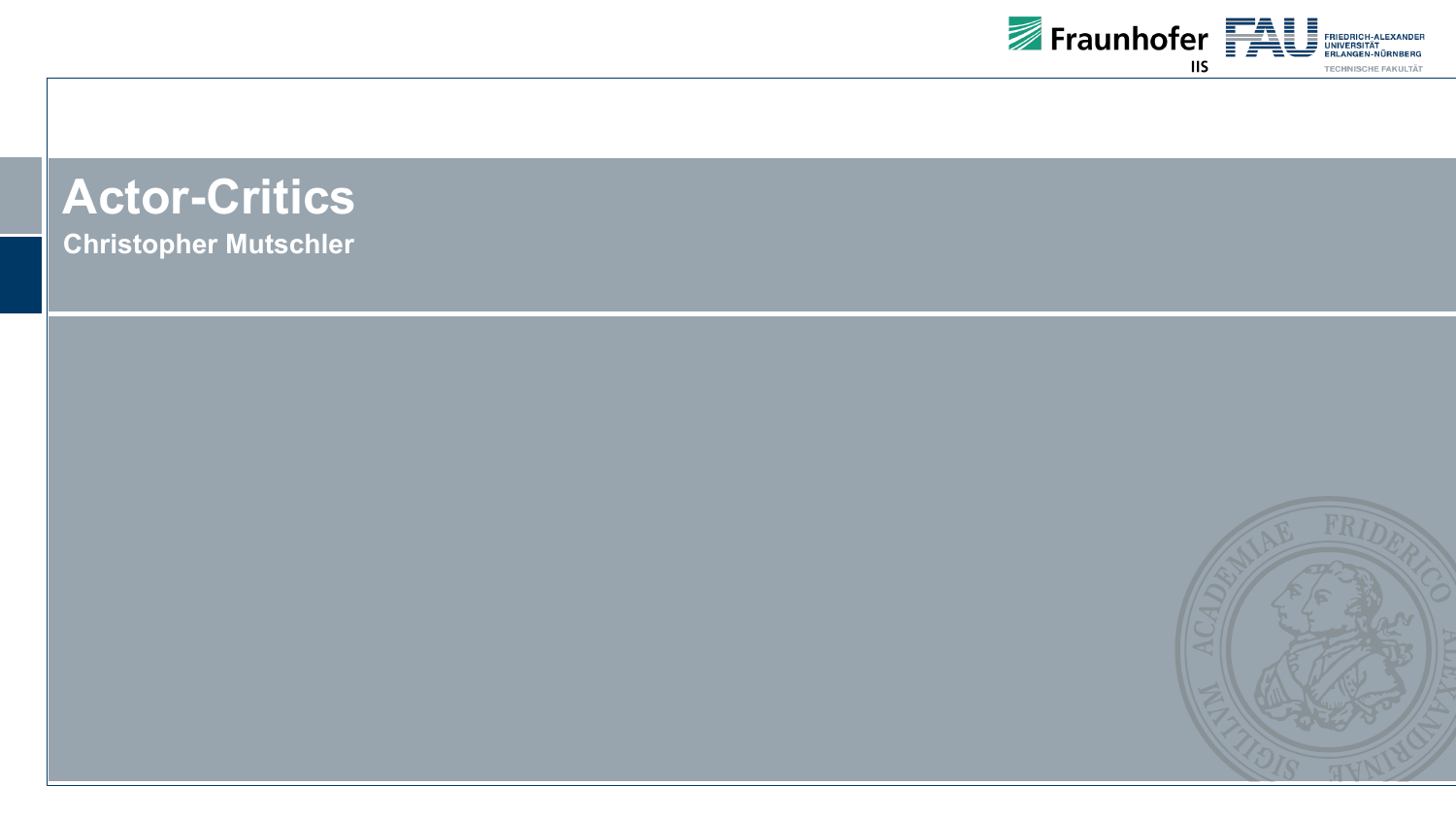

## **Policy Gradients: Variance (revisited)**

$$
\nabla_{\theta} \mathbb{E}_{\pi_{\theta}} G(\tau) \approx \frac{1}{L} \sum_{\tau} \sum_{t=0}^{T} \nabla_{\theta} \log \pi_{\theta}(a_t | s_t) \sum_{t'=t}^{T} \gamma^{t'-t} R(s_{t'}, a_{t'}) - b(s_t)
$$

$$
= Q^{\pi}(s_t, a_t)
$$

- Monte-Carlo policy gradient is sampled and has high variance
- Idea: we can use a critic that estimates the Q

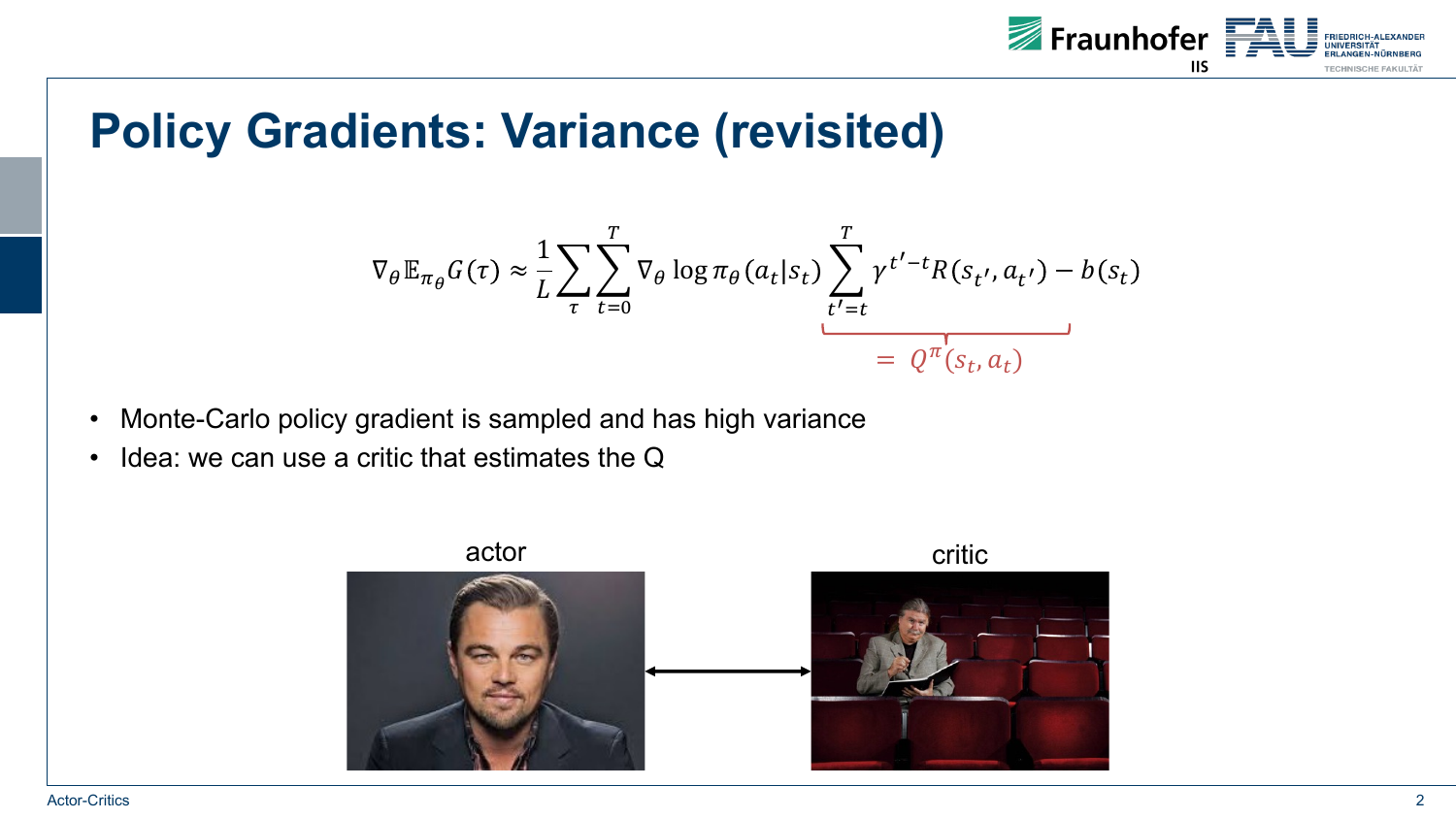

## **Policy Gradients: Variance (revisited)**

$$
\nabla_{\theta} \mathbb{E}_{\pi_{\theta}} G(\tau) \approx \frac{1}{L} \sum_{\tau} \sum_{t=0}^{T} \nabla_{\theta} \log \pi_{\theta}(a_t | s_t) \sum_{t'=t}^{T} \gamma^{t'-t} R(s_{t'}, a_{t'}) - b(s_t)
$$

$$
= Q^{\pi}(s_t, a_t)
$$

- Monte-Carlo policy gradient is sampled and has high variance
- Idea: we can use a critic that estimates the Q
- $\rightarrow$  In practice, (as we already know)  $Q^{\pi}(s_t, a_t)$  cannot be "computed"

 $\rightarrow$  we instead need to approximate it with a neural network with parameters  $\phi$  and standard SGD over  $k$  epochs minimizing the MSE:

$$
\phi_k = \arg\min_{\phi} \mathbb{E}_{s_t; a_t, \hat{R}_t \sim \pi_k} \left[ \left( Q_{\phi}(s_t, a_t) - \hat{R}_t \right)^2 \right]
$$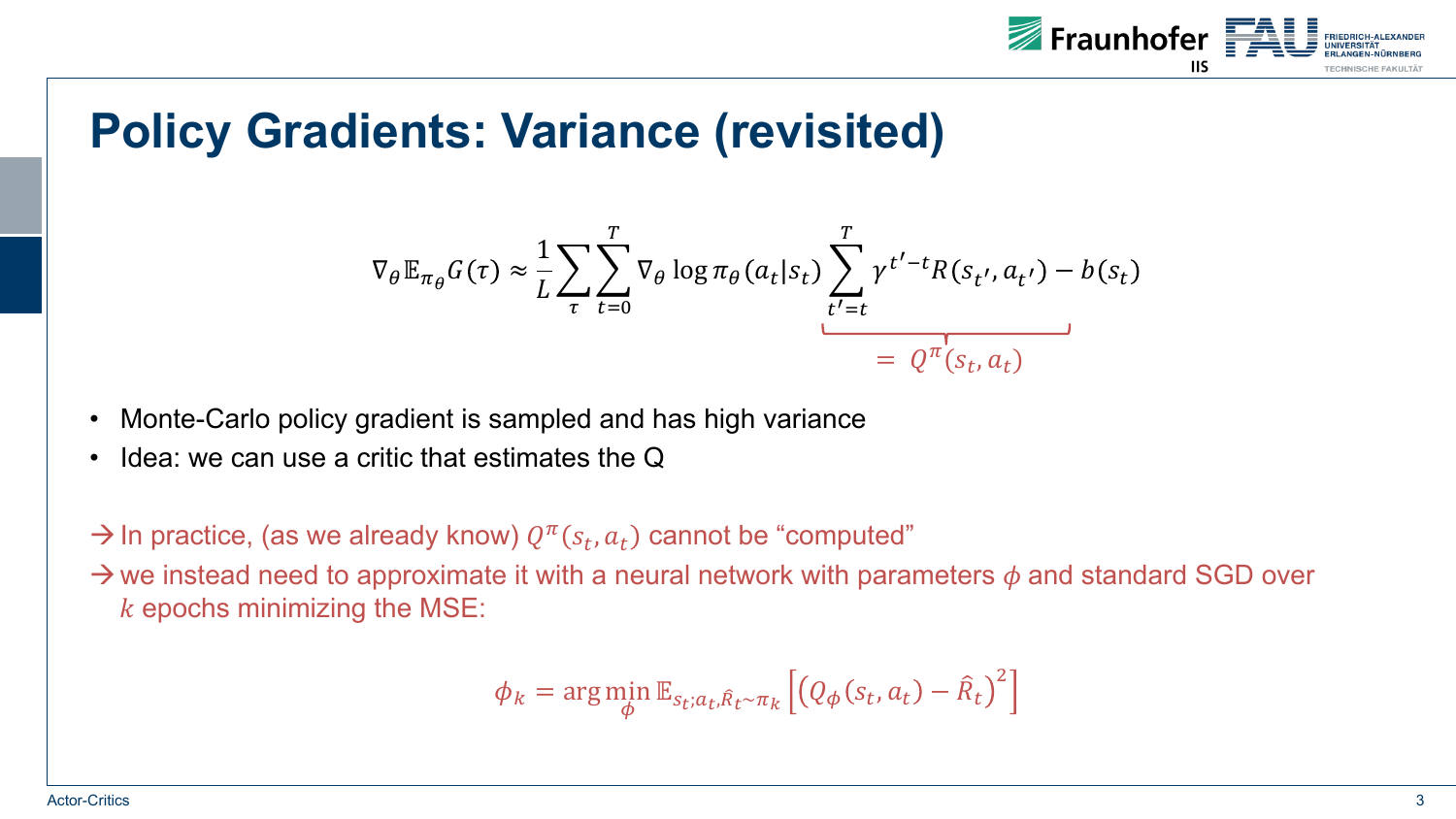

#### **Actor-Critic**

$$
\nabla_{\theta} \mathbb{E}_{\pi_{\theta}} G(\tau) \approx \frac{1}{L} \sum_{\tau} \sum_{t=0}^{T} \nabla_{\theta} \log \pi_{\theta}(a_t | s_t) \sum_{t'=t}^{T} \gamma^{t'-t} R(s_{t'}, a_{t'}) - b(s_t)
$$

$$
= Q^{\pi}(s_t, a_t)
$$

- Monte-Carlo policy gradient is sampled and has high variance
- Idea: we can use a critic (e.g., a NN as in DQN) to estimate the Q and learn two sets of parameters separately
	- Actor: update  $\theta$  by policy gradient
	- Critic: Update parameters  $\phi$  of  $v_{\phi}^{\pi}$ , e.g., by n-step TD **?**
- We call such algorithms *actor-critic algorithms*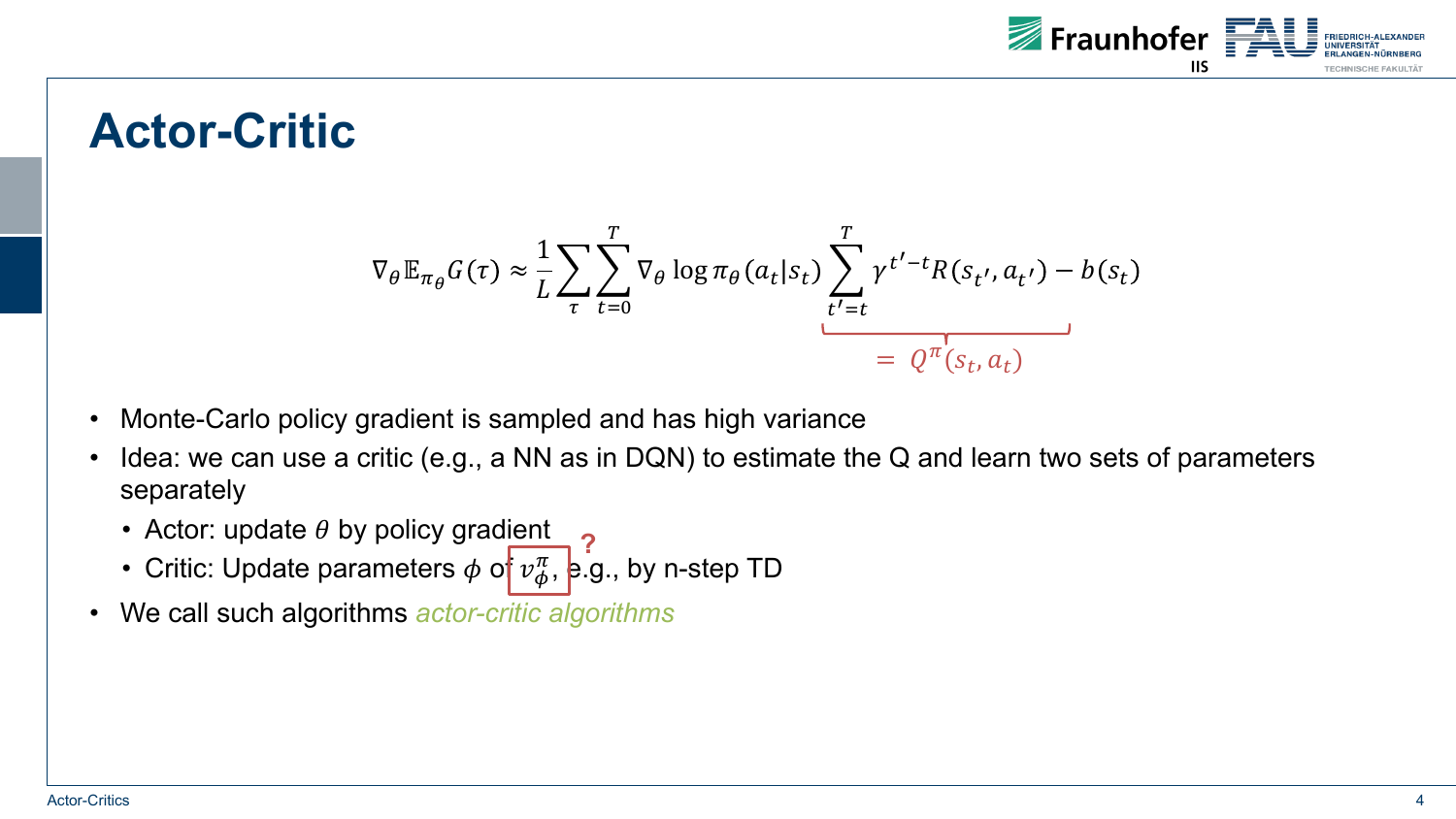

#### **Actor-Critic**

• Typically, we estimate  $v^{\pi}(s_t; \phi)$  explicitly, and then sample

 $q^{\pi}(s_t, a_t) \approx G_t^{(n)}$ 

- For instance:  $\widehat{G}_t^{(1)} = R_t + \gamma v^{\pi}(s_{t+1}; \phi)$
- Then we arrive at:

$$
\nabla_{\theta} \mathbb{E}_{\pi_{\theta}} \hat{G}(\tau) = \frac{1}{L} \sum_{\tau} \sum_{t=0}^{T} \nabla_{\theta} \log \pi_{\theta}(a_t | s_t) (\hat{G}_t - b(s_t))
$$

 $\rightarrow$  We use an *approximate* gradient in the direction suggested by the critic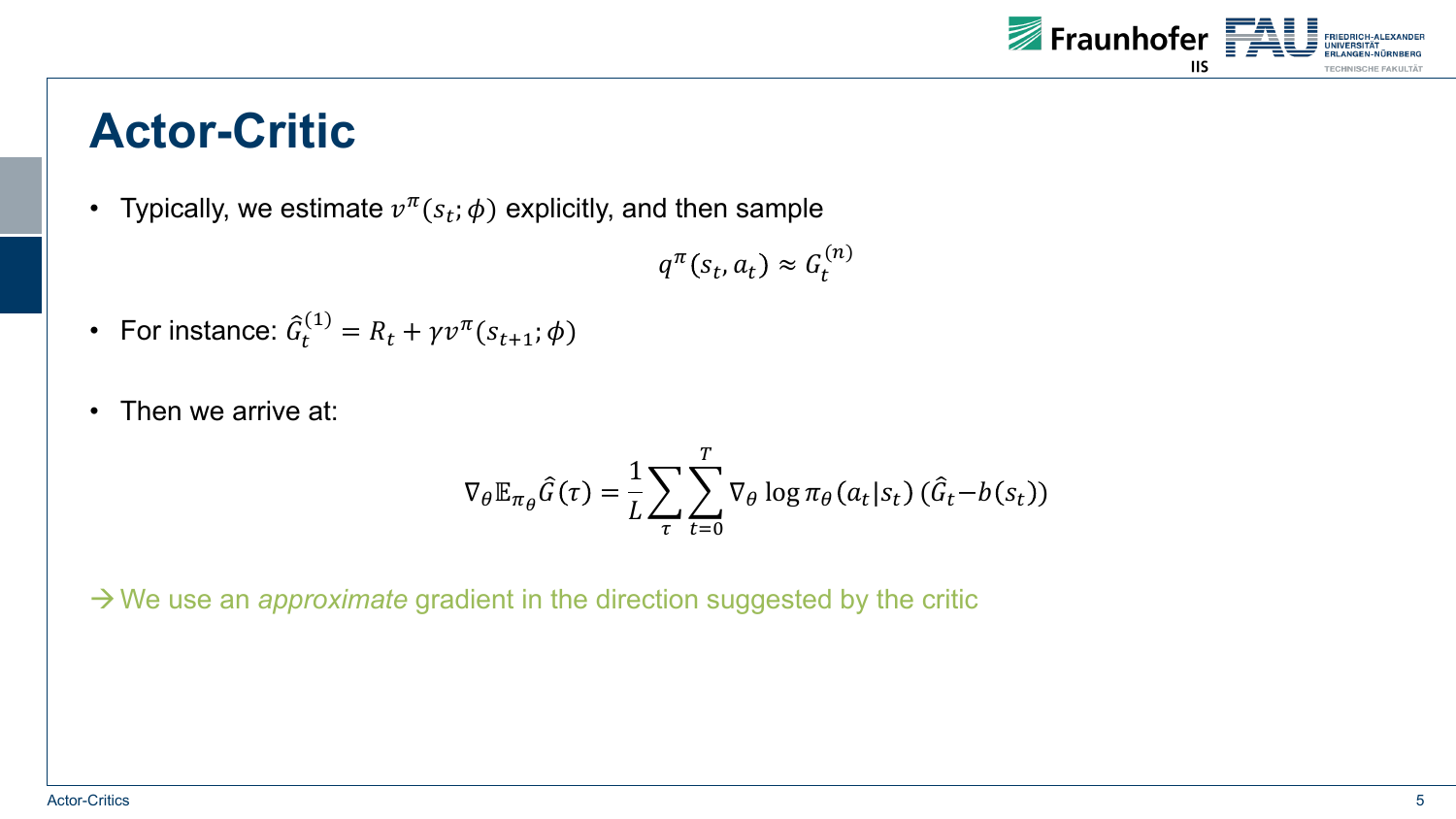

#### **Actor-Critic: Advantage Functions**

$$
\nabla_{\theta} \mathbb{E}_{\pi_{\theta}} G(\tau) \approx \frac{1}{L} \sum_{\tau} \sum_{t=0}^{T} \nabla_{\theta} \log \pi_{\theta}(a_t | s_t) \frac{\left(\widehat{G}_t - b(s_t)\right)}{:= A^{\pi}(s_t, a_t)}
$$

Calculating the advantage function is (embarrassingly) straight forward:

• As before, we can simply use the TD error:

$$
A^{\pi}(s_t, a_t) = Q^{\pi}(s_t, a_t) - V^{\pi}(s_t)
$$
  
=  $r + \gamma \cdot v^{\pi}(s_{t+1}) - v^{\pi}(s_t)$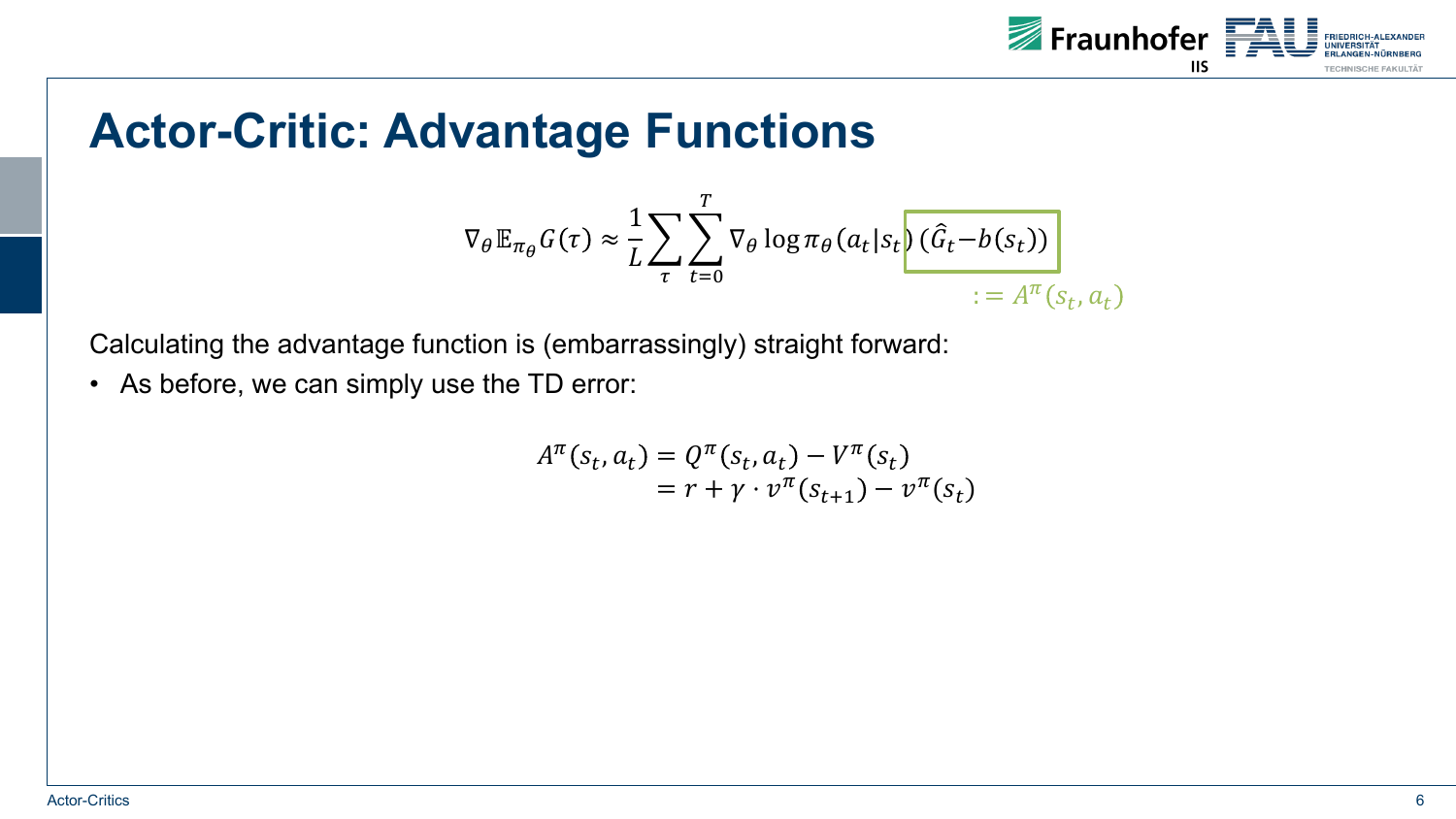

#### **Actor-Critic: Advantage Functions**

$$
\nabla_{\theta} \mathbb{E}_{\pi_{\theta}} G(\tau) \approx \frac{1}{L} \sum_{\tau} \sum_{t=0}^{T} \nabla_{\theta} \log \pi_{\theta}(a_t | s_t) \frac{\left(\widehat{G}_t - b(s_t)\right)}{1 - A^{\pi}(s_t, a_t)}
$$

Calculating the advantage function is (embarrassingly) straight forward:

• We can also use **Generalized Advantage Estimation (GAE)** (multi-step TD-error like TD with n-step returns)

$$
\begin{aligned}\n\hat{A}_t^{(1)} &= \delta_t^V &= -V(s_t) + r_t + \gamma V(s_{t+1}) \\
\hat{A}_t^{(2)} &= \delta_t^V + \gamma \delta_{t+1}^V &= -V(s_t) + r_t + \gamma V(s_{t+1}) + \gamma^2 V(s_{t+2}) \\
\hat{A}_t^{(3)} &= \delta_t^V + \gamma \delta_{t+1}^V + \gamma^2 \delta_{t+2}^V &= -V(s_t) + r_t + \gamma V(s_{t+1}) + \gamma^2 V(s_{t+2}) + \gamma^3 V(s_{t+3}) \\
&\dots \\
\hat{A}_t^{(k)} &= \sum_{l=0}^{k-1} \gamma^l \delta_{t+l}^V &= -V(s_t) + r_t + \gamma r_{t+1} + \dots + \gamma^{k-1} r_{t+k-1} + \gamma^k V(s_{t+k}) \\
\hat{A}_t^{(\infty)} &= \sum_{l=0}^{\infty} \gamma^l \delta_{t+l}^V &= -V(s_t) + \sum_{l=0}^{\infty} \gamma^l + r_{t+l}\n\end{aligned}
$$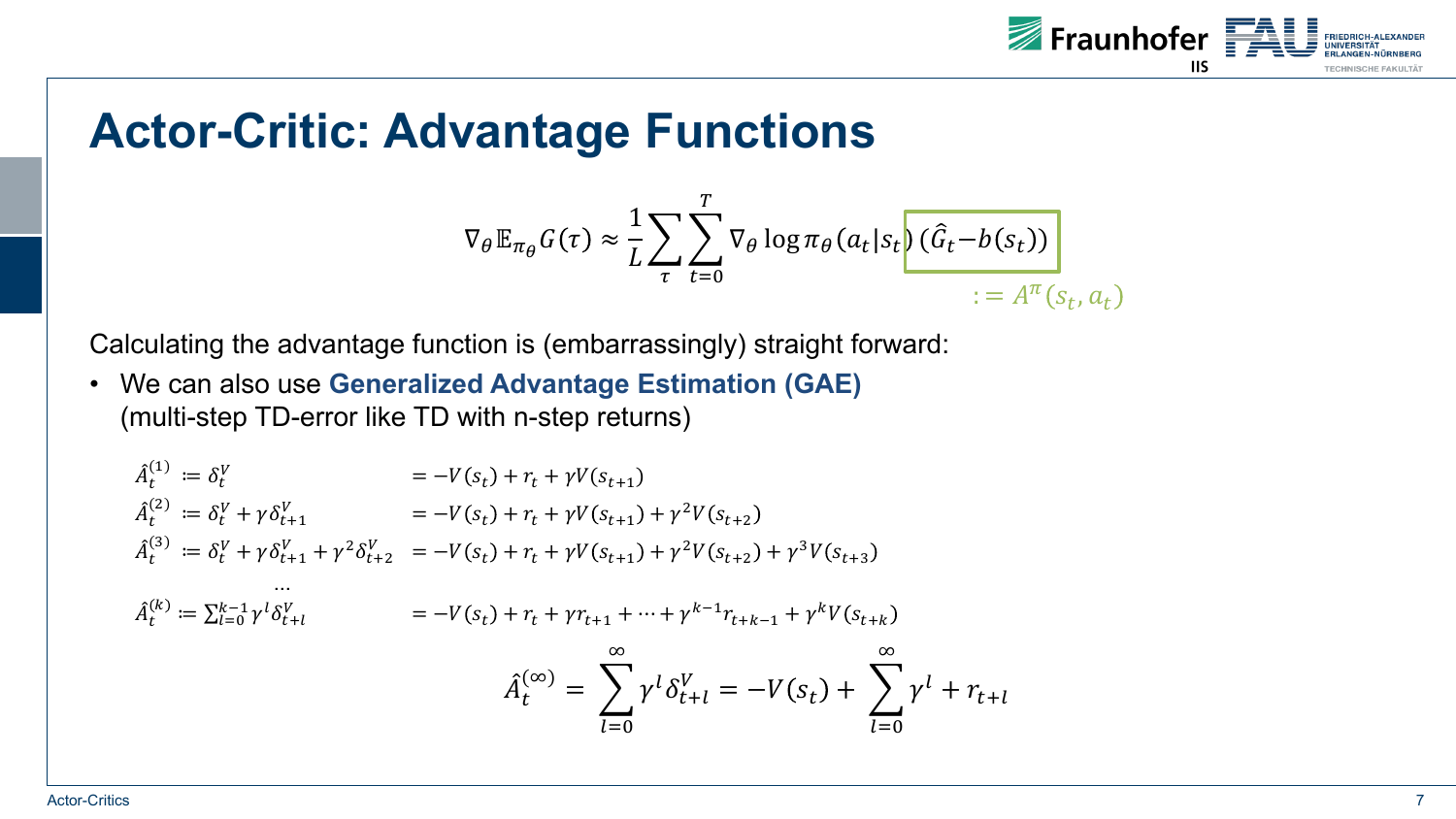

### **Actor-Critic: Advantage Functions**

$$
\nabla_{\theta} \mathbb{E}_{\pi_{\theta}} G(\tau) \approx \frac{1}{L} \sum_{\tau} \sum_{t=0}^{T} \nabla_{\theta} \log \pi_{\theta}(a_t | s_t) \frac{\left(\widehat{G}_t - b(s_t)\right)}{:= A^{\pi}(s_t, a_t)}
$$

Calculating the advantage function is (embarrassingly) straight forward:

- Full returns: high variance
- One-step TD: high bias
- n-step TD: somewhere in the middle

But still: approximating the policy gradient introduces bias

- It is important to use on-policy targets (i.e., can be corrected using importance sampling)
- Alternative idea: bootstrap (with  $\lambda = 0$ ) whenever policies differ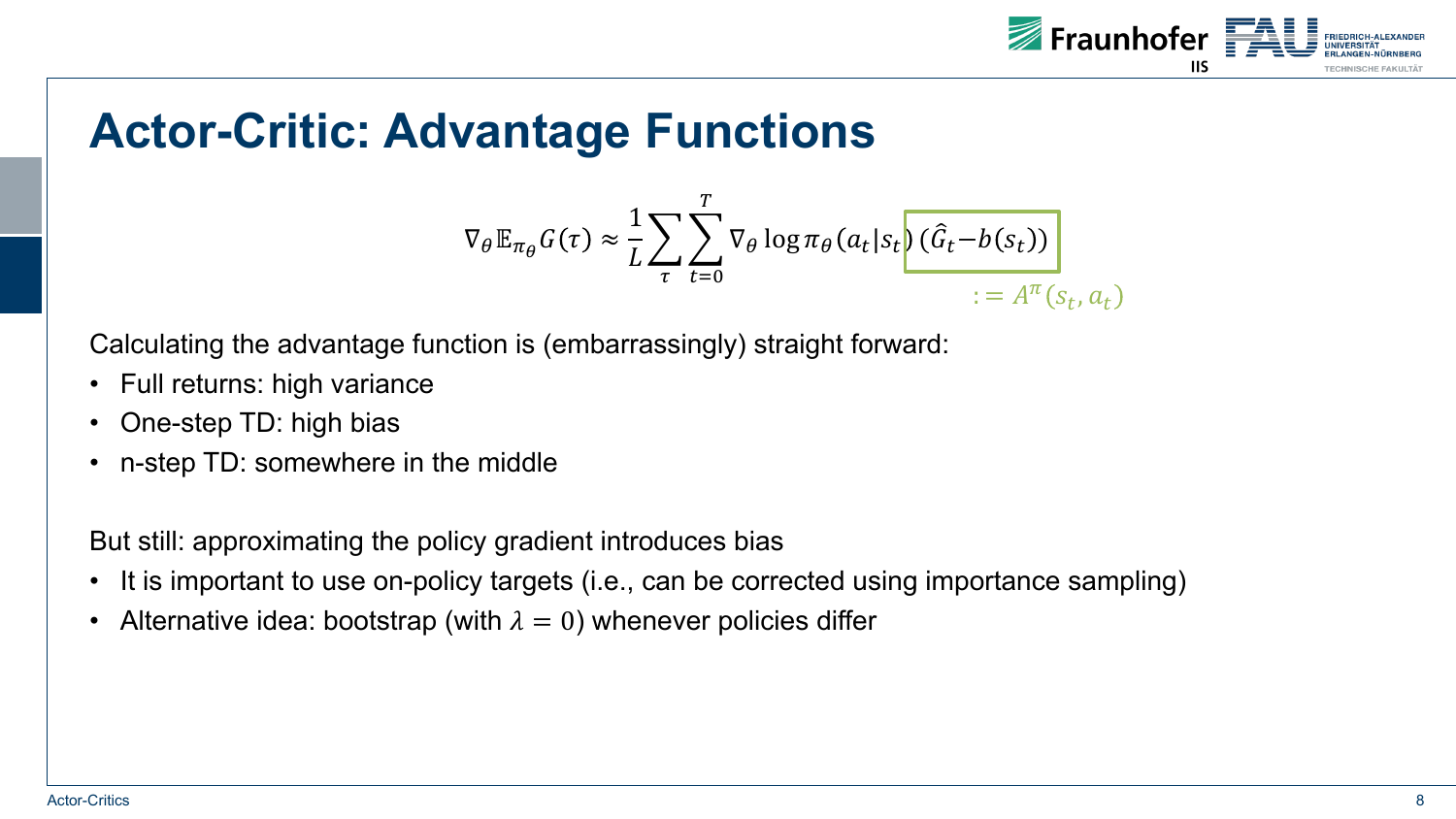

### **Continuous Actions**

- Because we directly update the policy parameters of the policy, we can easily deal with continuous action spaces
- Most algorithms discussed can be used for both discrete and continuous actions
- However: exploration in high-dimensional continuous spaces might be challenging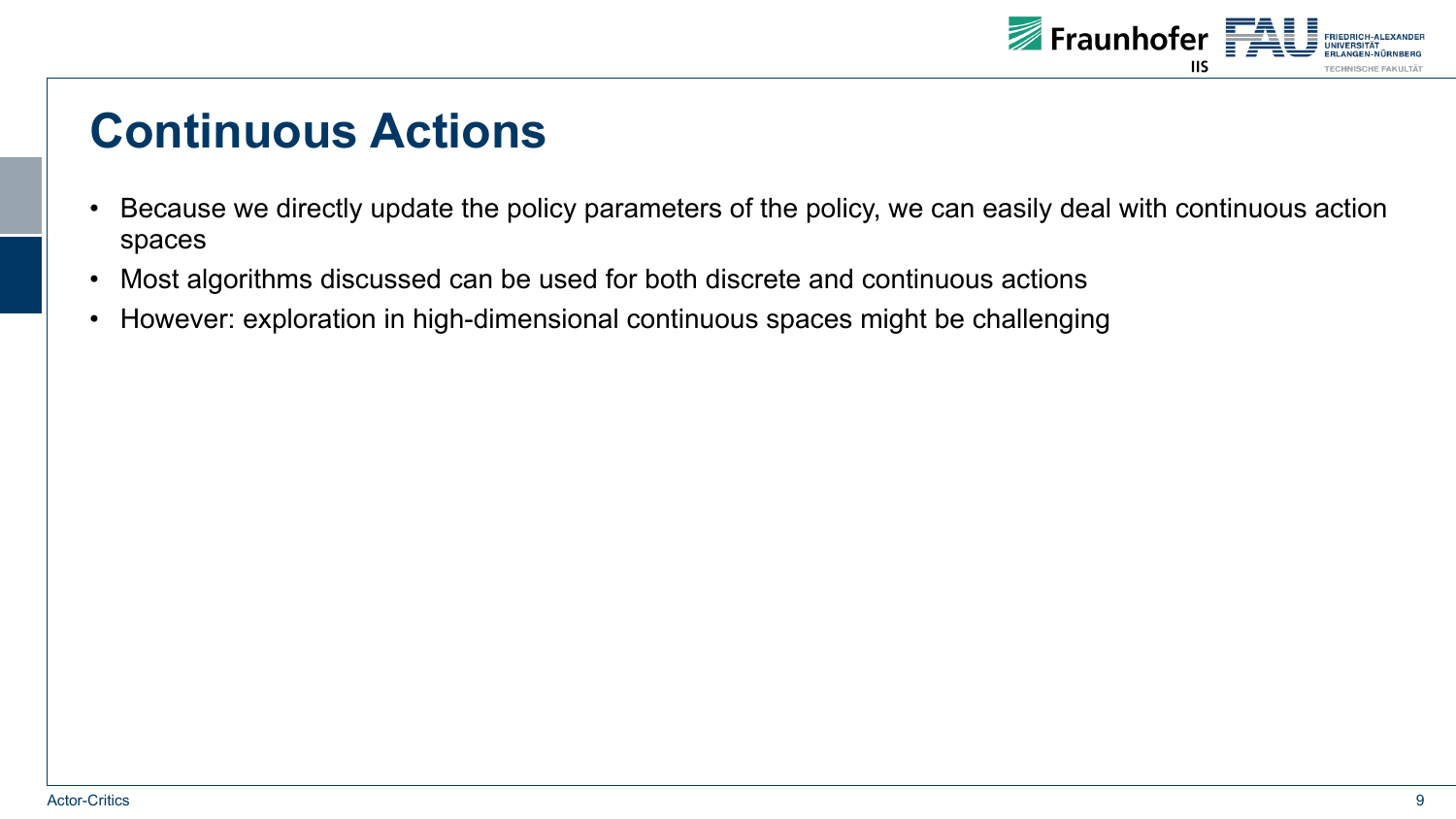

## **Continuous Actions: Gaussian Policy**

- In continuous action spaces, a Gaussian policy is common, e.g., mean is some function of state  $\mu(s)$
- For simplicity, lets consider fixed variance of  $\sigma^2$  (which can be parameterized as well, instead)
- Policy is Gaussian:  $a \sim \mathcal{N}(\mu(s), \sigma^2)$
- The gradient of the log of the policy is then

$$
\nabla_{\theta} \log \pi_{\theta}(s, a) = \frac{a - \mu(s)}{\sigma^2} \nabla \mu(s)
$$

• This can be used, for instance, in REINFORCE or advantage actor-critic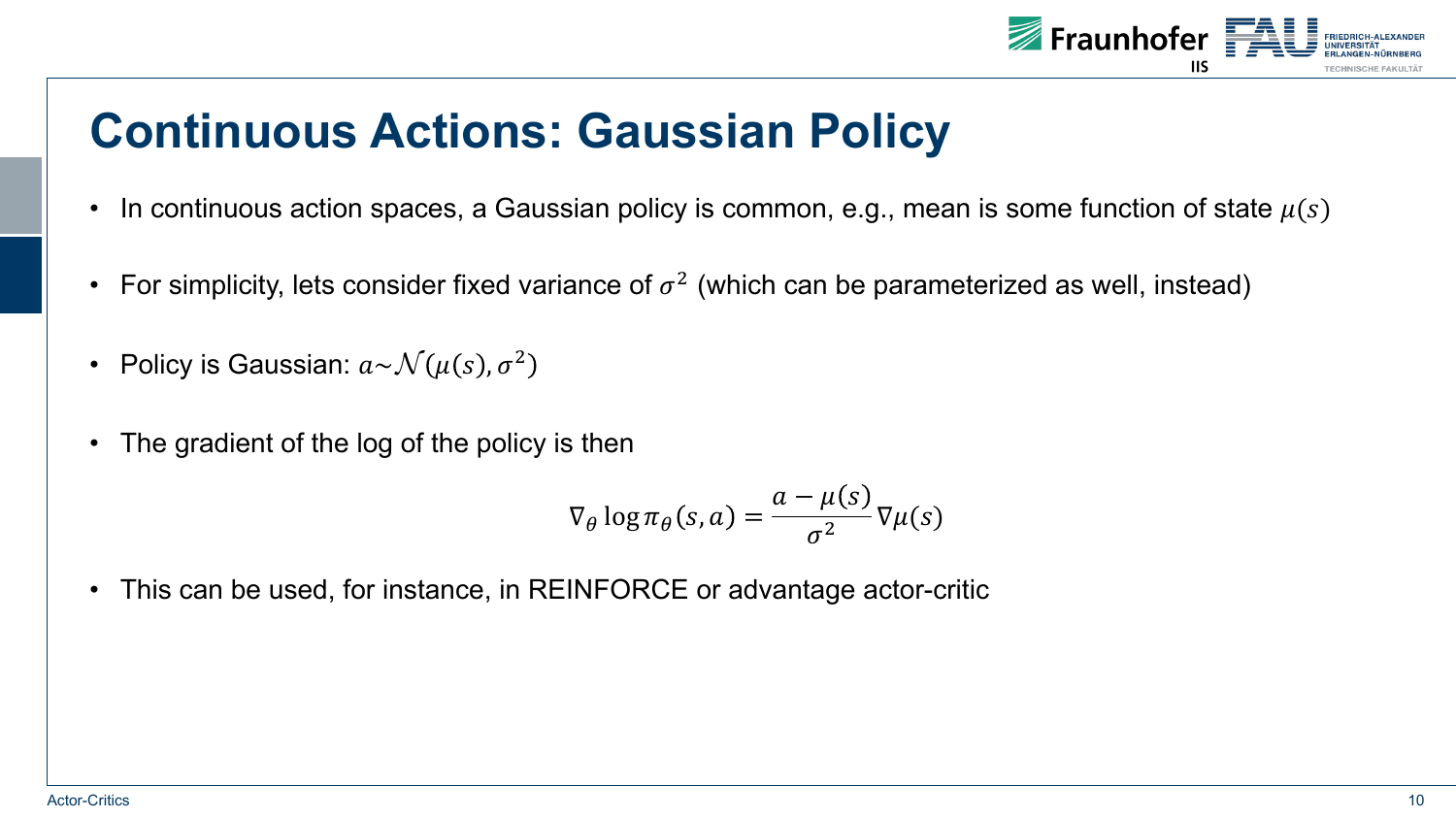

#### **Conclusion**

• The policy gradient has many forms:

 $\nabla_{\theta} J(\theta) = \mathbb{E}_{\pi_{\theta}}[\nabla_{\theta} \log \pi_{\theta}(s, a) G_t]$  reinforce  $\nabla_{\theta} J(\theta) = \mathbb{E}_{\pi_{\theta}}[\nabla_{\theta} \log \pi_{\theta}(s, a)(G_t - b(s_t))]$  REINFORCE w/ baseline  $\nabla_{\theta}J(\theta) = \mathbb{E}_{\pi_{\theta}}\left| \nabla_{\theta} \log \pi_{\theta}(s, a) \hat{A}^{(0)}_t \right|$  $\nabla_{\theta} J(\theta) = \nabla_{\theta} Q_t(s, \pi_{\theta}(s))$  deterministic policy gradient

advantage actor-critic

(see video on DDPG)

- Each leads to a stochastic gradient ascent algorithm
- Critic uses policy evaluation (e.g., MC or TD) to estimate  $Q^{\pi}(s, a)$  or  $V^{\pi}(s)$



*Sutton et a.: Reinforcement learning: An introduction. 2018.*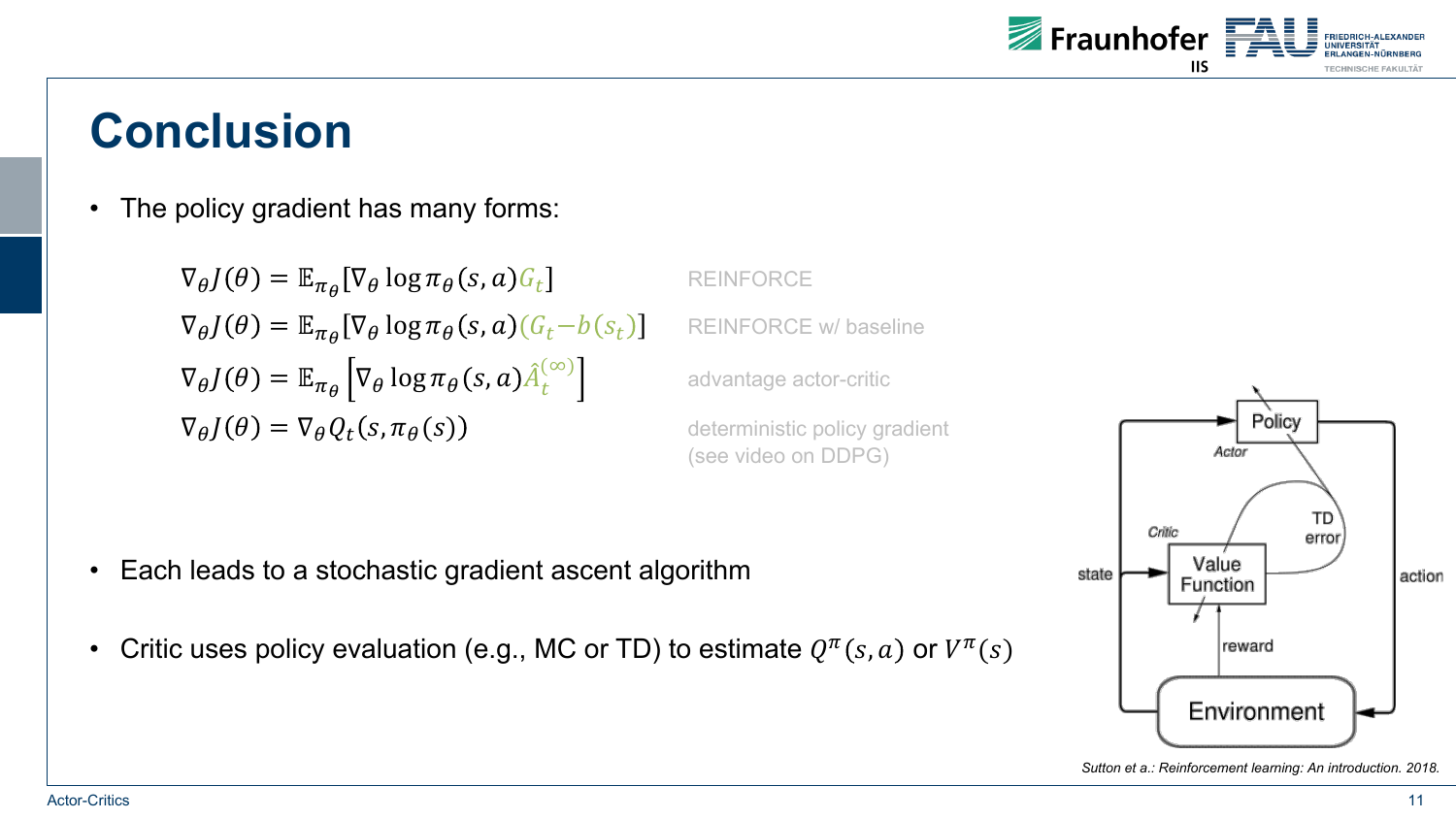

# **Conclusion (cont'd)**

- It is substantially different from DQNs
	- no replay buffer, no stored experiences
	- learn directly, on-policy

- Once a batch has been used  $\rightarrow$  discard experience
	- less sample efficient



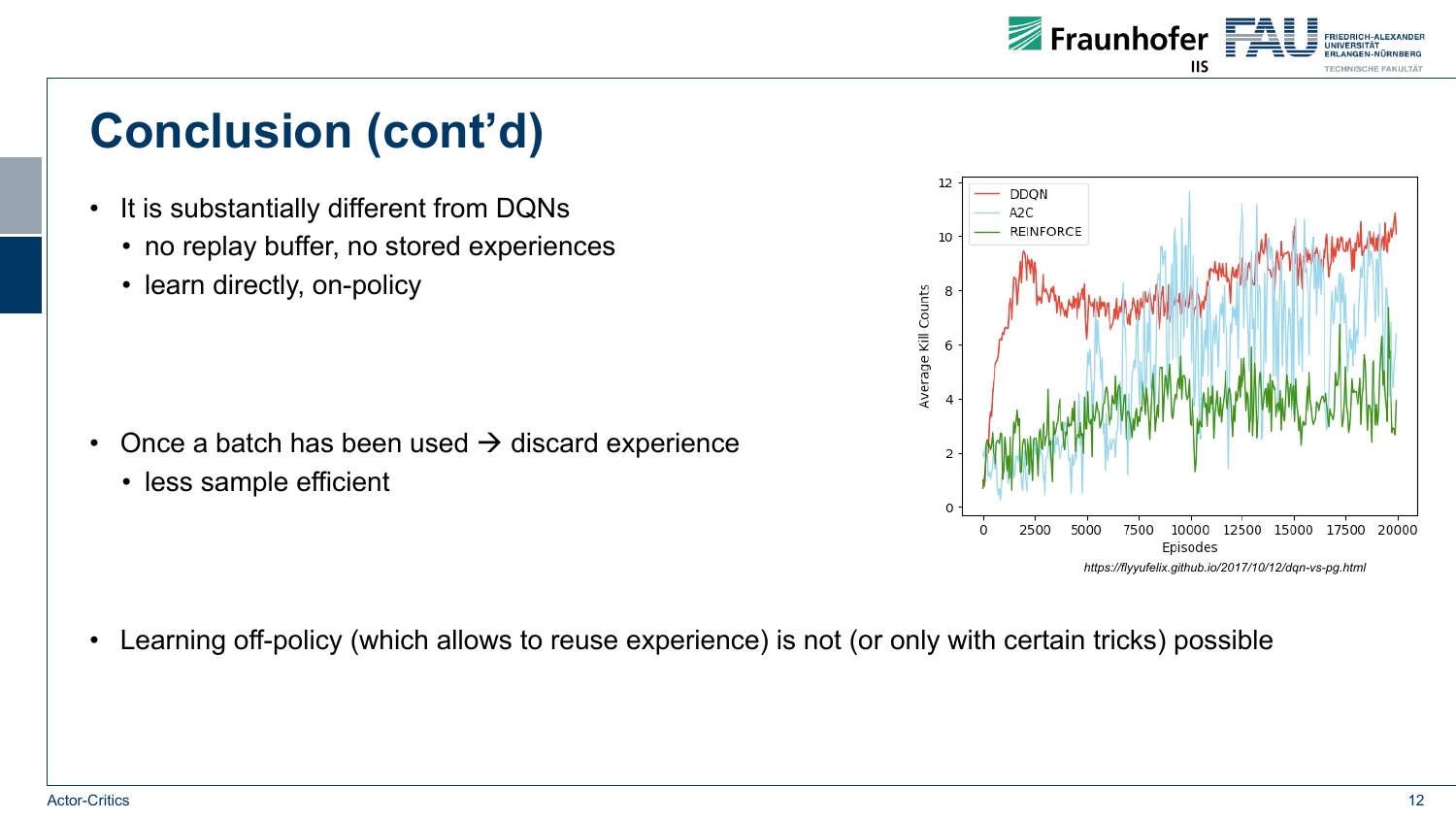

## **One more thing: Exploration-Exploitation**

- Policy-gradients only consider improvement under current data  $\rightarrow$  easy to get stuck in local optima
- Could we use  $\epsilon$ -greedy? Yes! but it is not ideal...
	- Wildly different actions cause breakage
	- Exploration is mostly uninformed about current best guess
- Alternative idea: make sure that the entropy of the policy is not too low:

$$
-\sum_{s} \mu(s) \sum_{a} \pi(a|s) \log \pi(a|s) = -\mathbb{E}[\log \pi(a_t|s_t)]
$$

 $\rightarrow$ Add a regularization term that pushes entropy up slightly each step

- Encourages exploration and does not pick fully randomly
	- May increase variance in Gaussian policies
	- Makes softmax slightly more uniform
- Similar to (spoiler!) KL-regularization (in TRPO)
- Works well in practice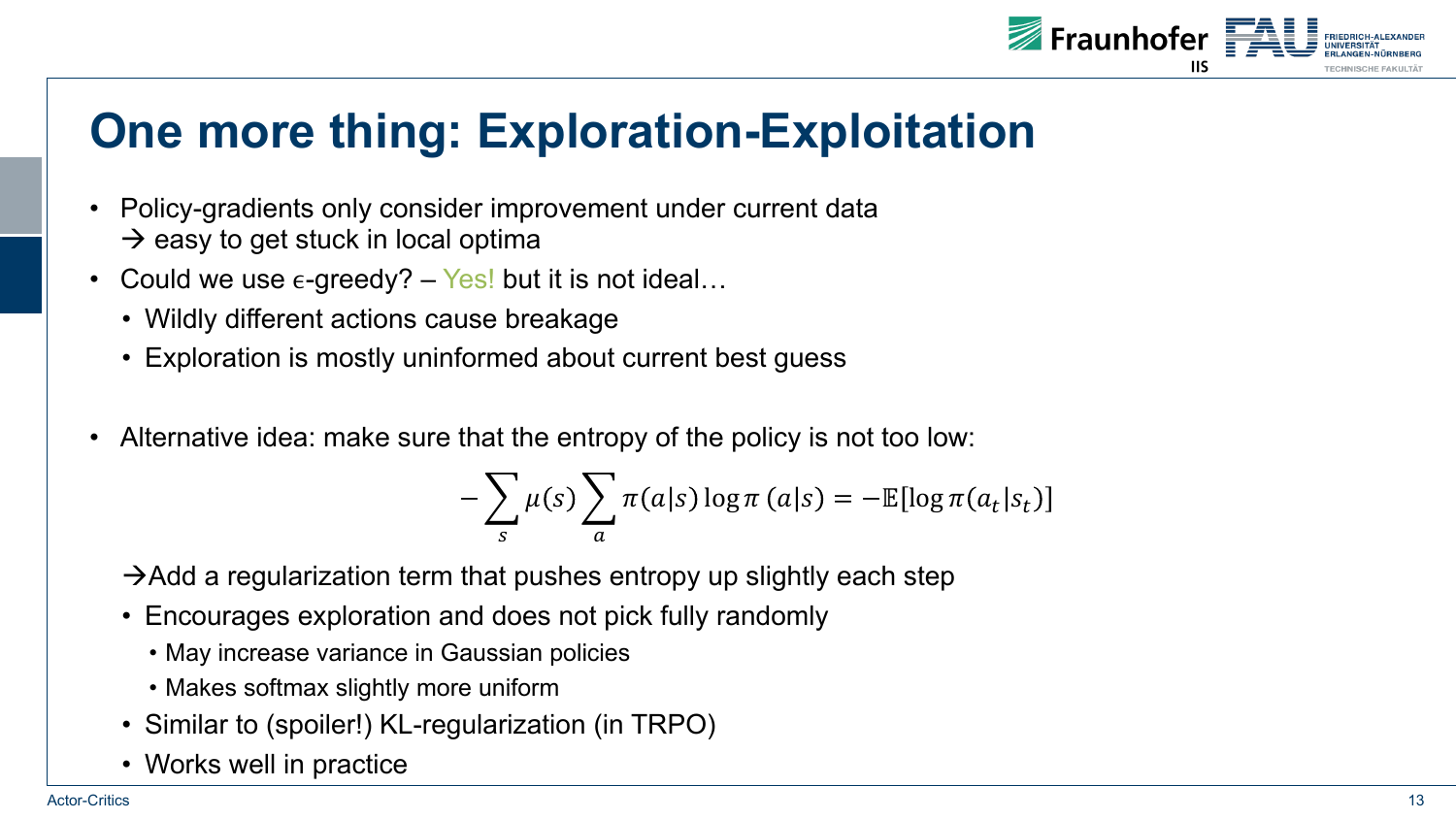

#### **Lessons Learned**

*"Always try to solve a problem the direct way*

*– but be careful with the high variance."*



*https://www.youtube.com/watch?v=ek3hgVQ1RqM*